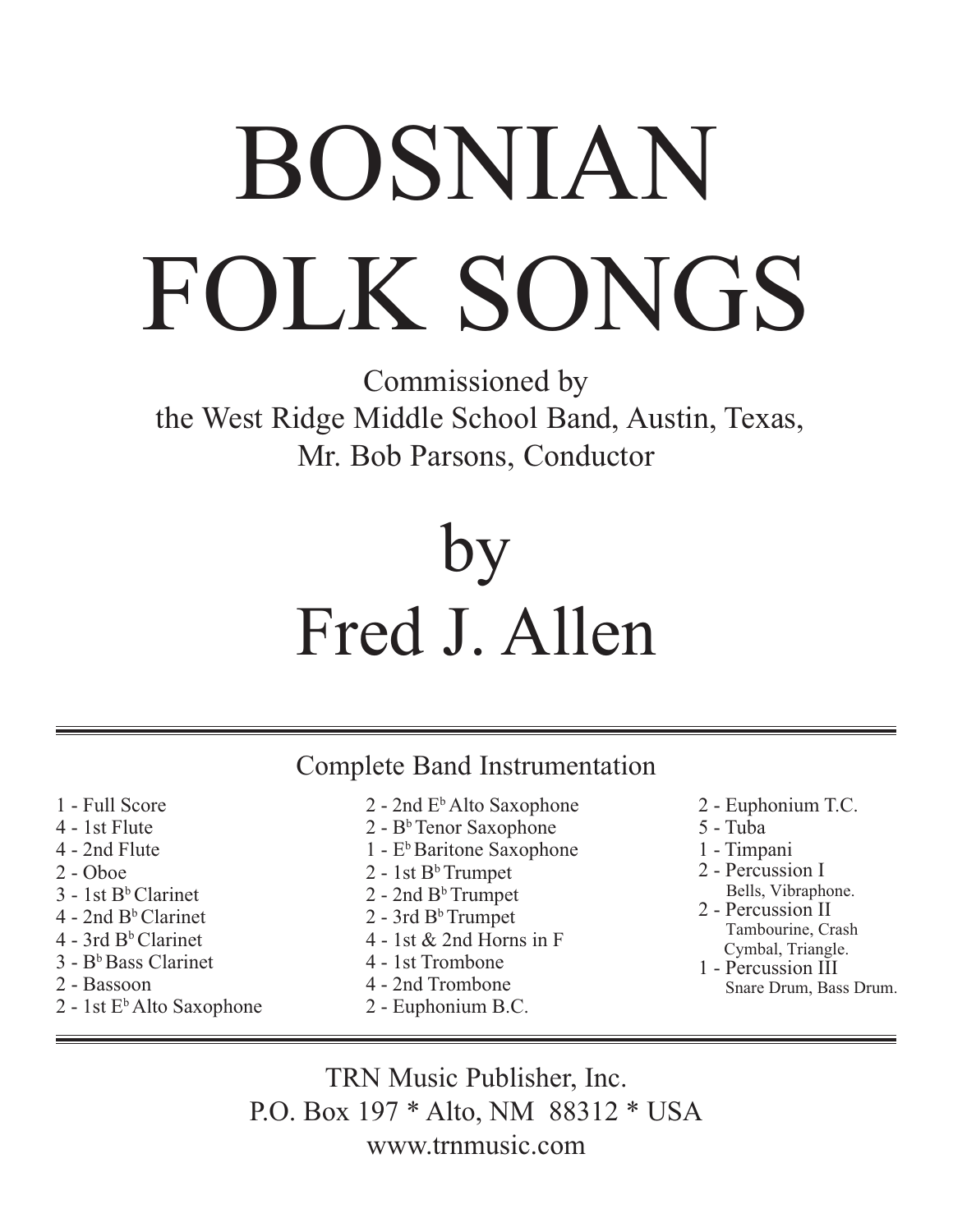#### **About the music - - -**

When Hungarian composer Bela Bartok (1881-1945) collected the folk music of Yugoslavia in the early part of this century, he noted the ethnic origin of each tune. This is fortunate for us, because now Yugoslavia has been divided by strife into separate nations, one of which is Bosnia. Though there are several tunes identified as Bosnian in Bartok's collection, only two are used in this setting. The first occurs in the clarinets in measure 7, and is only four bars in length. The other tune occurs in the trumpet solo in mm. 44-47. All other material is original and was written to bind the two folk songs together in this piece.

 The tempo at the beginning is not fast, but should not drag either. At m. 42, the tempo should be slightly faster and the overall style calls for more of a "lift". At m. 67, return to the opening tempo. At m. 75, the upper woodwinds, mallets and snare drum should be light and lifted in style, while all the remaining instruments are playing longer values with slight spacing.

 Admiration is due to the students at West Ridge Middle School, in Austin, Texas, who requested that this commissioned work draw attention to the suffering of the young people in Bosnia. Perhaps this music can remind us that even war cannot silence the joy that can be expressed in the simple folk songs of a nation. The text of the first folk song begins as follows:

> "By Sarajevo there's a green garden. In that garden there's a well of cold water, By the well, a marble stone, On the stone, an aged vase, In the vase three flowers bloomed."

#### **About the composer - - -**



 **Fred Allen** is Director of Bands at Stephen F. Austin State University in Nacogdoches, Texas. In addition to his responsibilities with the band, he teaches conducting and music education classes. Prior to his current position, Allen taught at Abilene Christian University and for eleven years in public schools. His areas of specialization include literature for bands and intonation of the wind instruments. TRN has published pieces for band by Fred J. Allen which draw upon his experience as a public school teacher. He attempts to present opportunities for expressive playing within the range and rhythm constriction necessary for young instrumentalists. Allen is a member of the College Band Directors Association, Texas Music Educators Association, and Phi Beta Mu honorary bandmasters fraternity.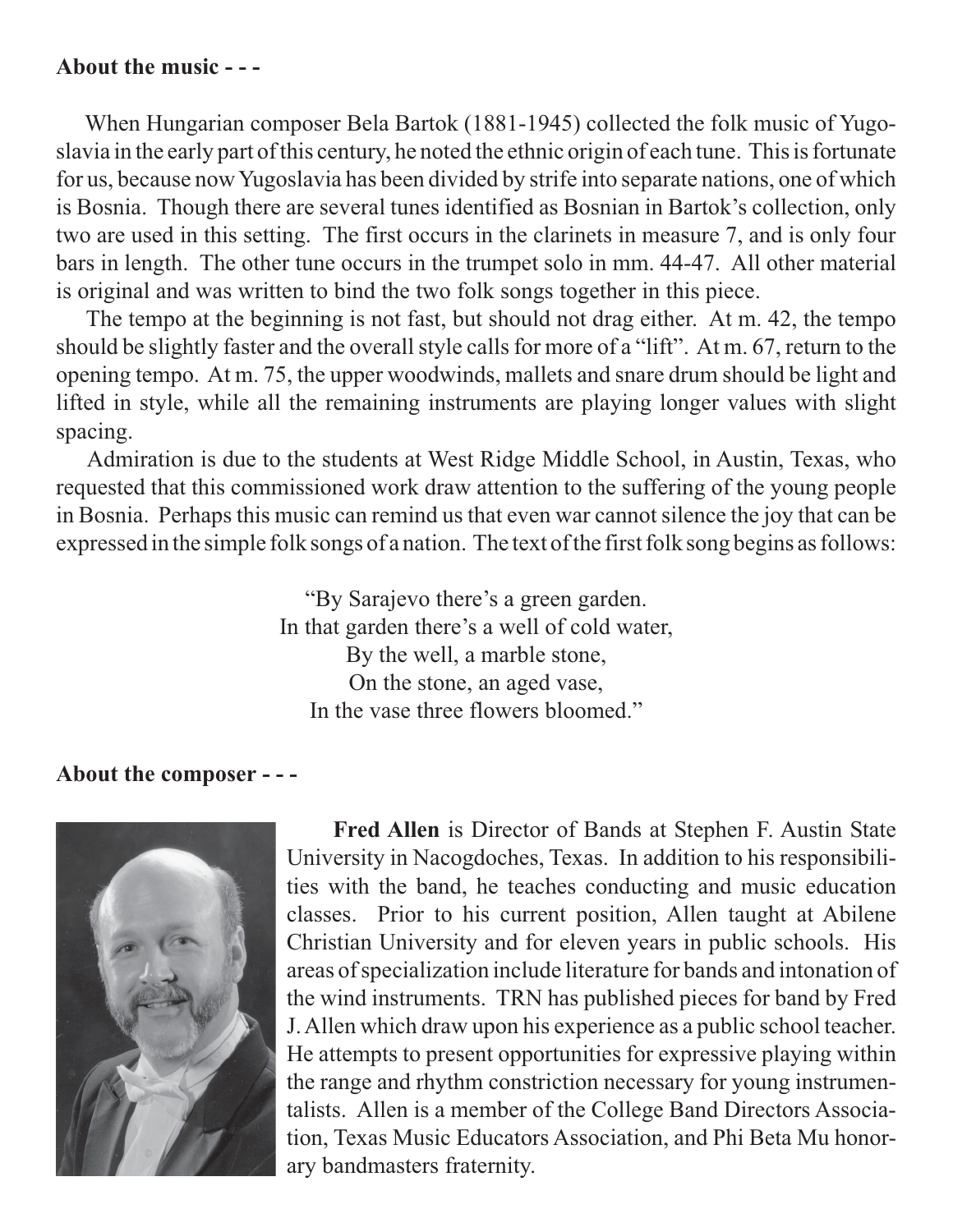### **BOSNIAN FOLK SONGS**

*Commissioned by the West Ridge Middle School Band, Austin, Texas,*

| $\overline{\phantom{a}}$<br>$\circ$<br>$\overline{\phantom{a}}$<br>Mr. Bob Parsons, Conductor<br>Moderato $J = 88-92$<br>Fred J. Allen |                     |                          |              |  |     |   |                |                    |                             |                                                      |     |                  |
|----------------------------------------------------------------------------------------------------------------------------------------|---------------------|--------------------------|--------------|--|-----|---|----------------|--------------------|-----------------------------|------------------------------------------------------|-----|------------------|
|                                                                                                                                        |                     |                          |              |  |     |   |                |                    |                             |                                                      |     |                  |
| <b>Flutes</b>                                                                                                                          | 1<br>$\overline{2}$ |                          |              |  |     |   |                |                    |                             |                                                      |     |                  |
|                                                                                                                                        |                     | f                        |              |  |     |   |                |                    |                             |                                                      |     |                  |
| Oboe                                                                                                                                   |                     |                          |              |  |     |   |                |                    |                             |                                                      |     |                  |
|                                                                                                                                        |                     |                          |              |  |     |   |                |                    |                             |                                                      |     |                  |
|                                                                                                                                        | 1 <sup>1</sup>      |                          |              |  |     |   |                |                    |                             |                                                      |     |                  |
| $\mathbf{B}^\flat$ Clarinets                                                                                                           |                     |                          |              |  |     |   |                |                    |                             |                                                      |     |                  |
|                                                                                                                                        |                     |                          |              |  |     |   |                |                    |                             |                                                      |     |                  |
|                                                                                                                                        | $\frac{2}{3}$       |                          |              |  |     |   |                | $\blacksquare$     | क≹                          |                                                      |     |                  |
|                                                                                                                                        |                     |                          |              |  |     |   |                |                    | $\overline{\sigma}$         |                                                      |     |                  |
| $\mathbf{B}^\flat$ Bass Clarinet                                                                                                       |                     |                          |              |  |     |   |                |                    |                             |                                                      |     |                  |
|                                                                                                                                        |                     | ⊕<br>∙<br>ヺ              | 才            |  | す   |   |                |                    | F                           | $\overrightarrow{\overrightarrow{\sigma}}$ dim.<br>₹ | र्च | ま                |
|                                                                                                                                        |                     | f                        |              |  |     |   |                |                    |                             |                                                      |     |                  |
| <b>Bassoon</b>                                                                                                                         |                     |                          |              |  |     |   |                |                    |                             |                                                      |     |                  |
|                                                                                                                                        |                     | $\boldsymbol{f}$         |              |  |     |   |                |                    |                             | $m f$ dim.                                           |     |                  |
|                                                                                                                                        |                     |                          |              |  |     |   |                |                    |                             |                                                      |     |                  |
| $\mathbf{E}^\flat$ Alto<br>Saxophones                                                                                                  | $\frac{1}{2}$       |                          |              |  |     |   |                |                    | $\bigoplus$                 |                                                      |     |                  |
|                                                                                                                                        |                     |                          |              |  |     |   |                |                    |                             |                                                      |     |                  |
| $\mathbf{B}^\flat$ Tenor                                                                                                               |                     |                          |              |  |     |   |                |                    |                             |                                                      |     |                  |
| Saxophone                                                                                                                              |                     | f                        |              |  |     |   |                |                    |                             | $m\!f$ $\>$ $\>dim.$                                 |     |                  |
| $\mathbf{E}^\flat$ Baritone                                                                                                            |                     |                          |              |  |     |   |                |                    |                             |                                                      |     | $\pmb{p}$        |
| Saxophone                                                                                                                              |                     |                          |              |  |     |   |                |                    |                             |                                                      |     |                  |
|                                                                                                                                        |                     | $\boldsymbol{f}$         |              |  |     |   |                |                    |                             |                                                      |     |                  |
|                                                                                                                                        | 1 <sup>1</sup>      |                          |              |  |     |   |                |                    |                             |                                                      |     |                  |
| $\mathbf{B}^\flat$ Trumpets                                                                                                            |                     |                          |              |  |     |   |                |                    |                             |                                                      |     |                  |
|                                                                                                                                        |                     |                          |              |  |     |   |                |                    |                             |                                                      |     |                  |
|                                                                                                                                        | $\frac{2}{3}$       |                          |              |  |     |   |                | $\ddot{\parallel}$ | $\phi$<br>$\overline{\rho}$ |                                                      |     |                  |
|                                                                                                                                        |                     |                          |              |  |     |   |                |                    |                             |                                                      |     |                  |
| Horns in F                                                                                                                             | $\frac{1}{2}$       |                          | $-$ (h)      |  | -be |   | $\overline{p}$ |                    | $(h)$ a                     |                                                      | 구   |                  |
|                                                                                                                                        |                     | $\bullet$<br>f           |              |  |     |   |                |                    |                             | $m f$ dim.                                           |     | $\boldsymbol{p}$ |
|                                                                                                                                        |                     |                          |              |  |     |   |                |                    |                             |                                                      |     |                  |
| <b>Trombones</b>                                                                                                                       | $\frac{1}{2}$       | <u>9:</u>                |              |  |     |   |                |                    |                             |                                                      |     |                  |
|                                                                                                                                        |                     | $\boldsymbol{f}$         |              |  |     |   |                |                    |                             | $m\!f$ $\>$ $\>dim.$                                 |     |                  |
| $E$ uphonium                                                                                                                           |                     | <u>. .</u>               |              |  |     |   |                |                    |                             |                                                      |     |                  |
|                                                                                                                                        |                     |                          |              |  |     |   |                |                    |                             | $m\!f$ $\>$ $\>dim.$                                 |     |                  |
| Tuba                                                                                                                                   |                     |                          |              |  |     |   |                |                    |                             |                                                      |     |                  |
|                                                                                                                                        |                     | $\boldsymbol{f}$         |              |  |     | ヺ | す              | 날                  |                             | $\frac{\partial}{\partial n}$ dim.                   |     |                  |
| Timpani                                                                                                                                |                     |                          | $(non-roll)$ |  |     |   |                |                    |                             |                                                      |     |                  |
|                                                                                                                                        |                     |                          |              |  |     |   |                |                    |                             |                                                      |     |                  |
|                                                                                                                                        |                     | $\it mf$<br>$be$ lls     |              |  |     |   |                |                    |                             |                                                      |     |                  |
| Bells, Vibes 1                                                                                                                         |                     |                          |              |  |     |   |                |                    | $\Theta$ ) $\rho$<br>ᢦ      |                                                      |     |                  |
|                                                                                                                                        |                     | $\boldsymbol{f}$         |              |  |     |   |                |                    |                             |                                                      |     |                  |
|                                                                                                                                        |                     |                          |              |  |     |   |                |                    |                             |                                                      |     |                  |
| Tamb.<br><b>Percussion</b> Tri., Cym.                                                                                                  | $\mathbf{2}$        | ╂<br>4                   |              |  |     |   |                | ₹                  | $\blacksquare$              |                                                      |     |                  |
|                                                                                                                                        |                     | tri.<br>$\boldsymbol{f}$ |              |  |     |   |                |                    |                             |                                                      |     |                  |
| S. D.                                                                                                                                  |                     |                          |              |  |     |   |                |                    |                             |                                                      |     |                  |
| B. D.                                                                                                                                  | 3                   | o                        |              |  |     |   |                |                    |                             |                                                      |     |                  |
|                                                                                                                                        |                     | $\it mf$                 |              |  |     |   |                |                    |                             |                                                      |     |                  |



Copyright © MCMXCVII by TRN MUSIC PUBLISHER, INC. All Rights Reserved. Printed in U. S. A. International Copyright Secured.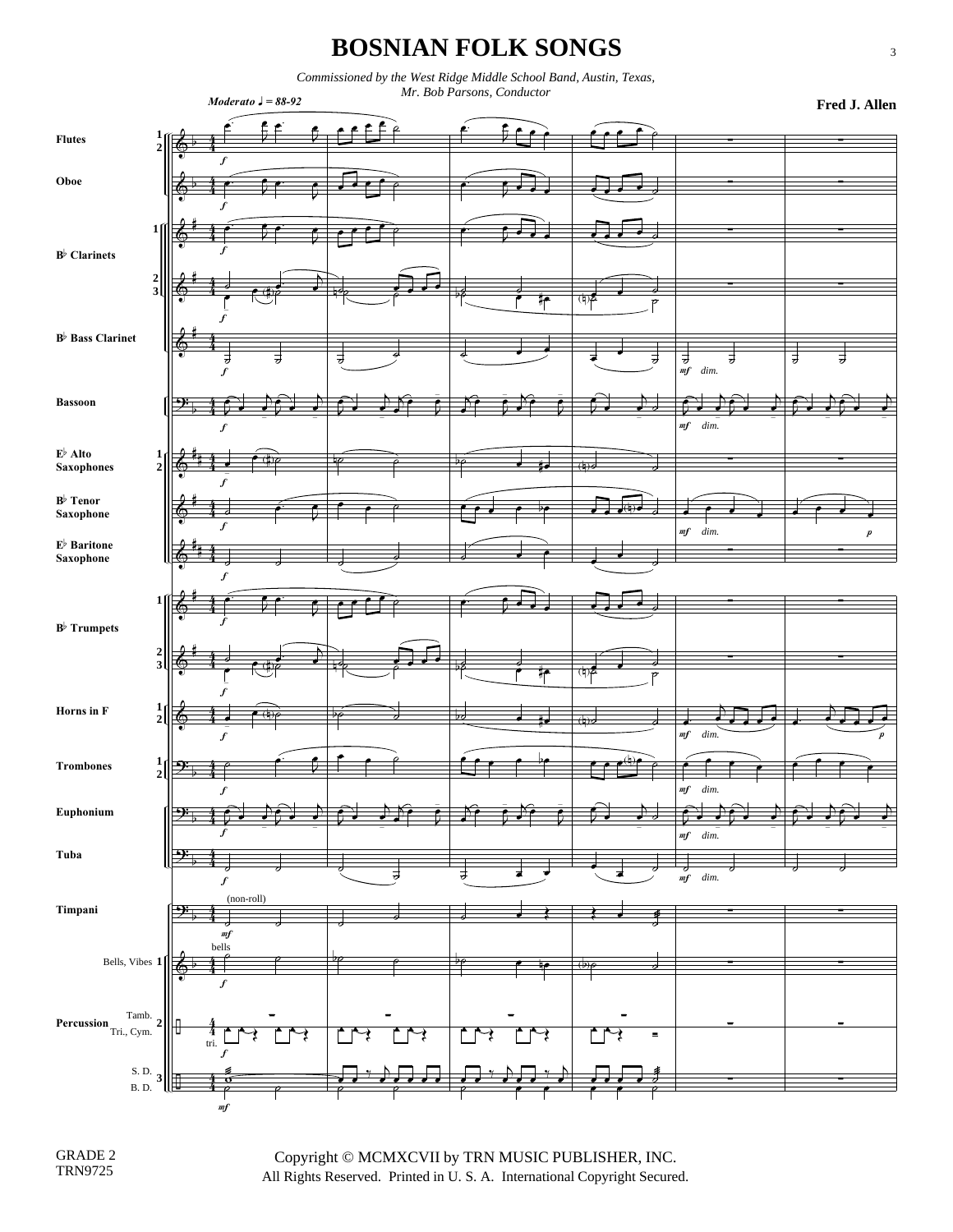

TRN9725